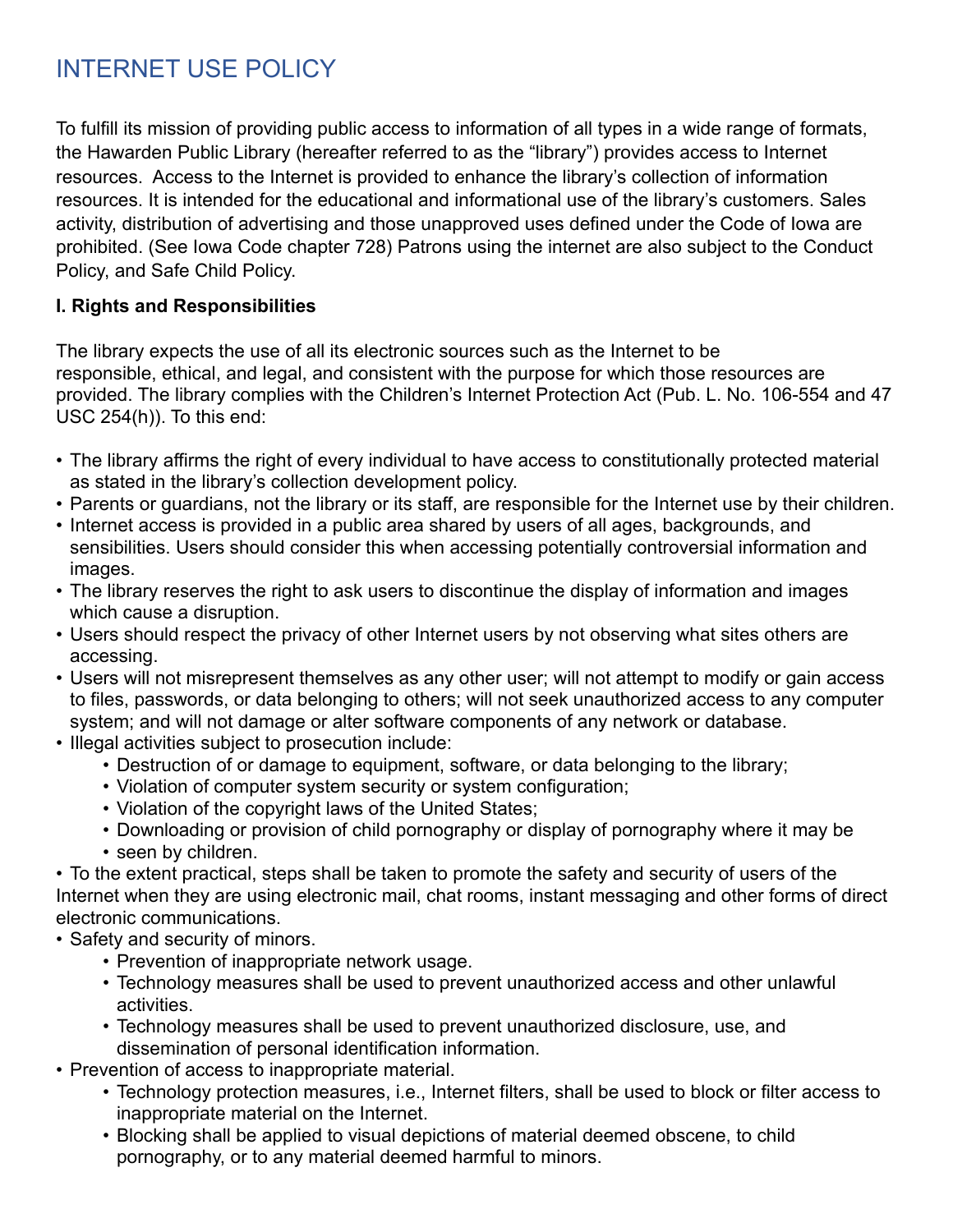- Technology protection measures may be disabled by library staff for adults or, in the case of minors, minimized for bona fide research or other lawful purposes.
- Violation of this computer use policy shall result in the loss of computer privileges and may lead to financial responsibility. Illegal activities will be prosecuted.

## **II. Conditions and Terms of Use**

- Patrons must use their own valid Hawarden Public Library card to access the Internet at the library. Patrons using a card that is not issued in their name may lose Internet privileges for a period of time. Out of town visitors who do not have a library card may be eligible to obtain a guest card by providing a driver's license, or other valid form of identification.
- Library accounts must have less than \$5.00 in fines, and be free of overdue materials and lost materials to enable a patron to use the internet.
- Our library staff cannot provide in-depth training concerning internet jargon or personal computer use. Staff time does not allow one-on-one instruction.
- The library offers Internet stations on a first-come, first-served basis. One hour per day is guaranteed, additional time may be granted if no one is waiting.
- Due to the potential damage food and beverages may cause to computer equipment, they are not allowed in the computer labs.
- The library is not responsible for the receipt of unwanted communications, including, but not limited to, viruses when using the wireless network.
- Patrons are responsible for all printouts on their account. Black and White copies are .10 per page or per side. Color copies are .50 per page or per side, for standard 8  $\frac{1}{2}$  x 11" paper.
- Patrons may bring in flash drives or external hard drives to save or to access files that will work with library software. Flash drives are available for purchase at the library. The library does not allow any materials to be saved to the library computers. All personal files are removed at the end of each day.
- Library users may not download software or other applications to library computers. Only library software may be used on library computers.
- Staff members are responsible for starting and turning off library computers. Computers are turned off 15 minutes before closing time. Please be aware of this when planning your internet time. Computers will shut down and prevent access 15 minutes prior to closing, a 5-minute warning is given, and any open work will be lost when time is up or we close for the day.
- Users shall comply with all conditions and terms of use of the Internet set forth in this policy. Failure to comply will result in loss of Internet privileges in the library. A warning will be given for the first offense, if the behavior isn't immediately corrected, the patron will be asked to leave for the rest of the day. The second offense will be the loss of privileges for 1 week. The third offense will be loss of privileges for 1 month. Further discipline for serious offenses against this policy rests with the Library Director and may be appealed to the Library Board by the patron.